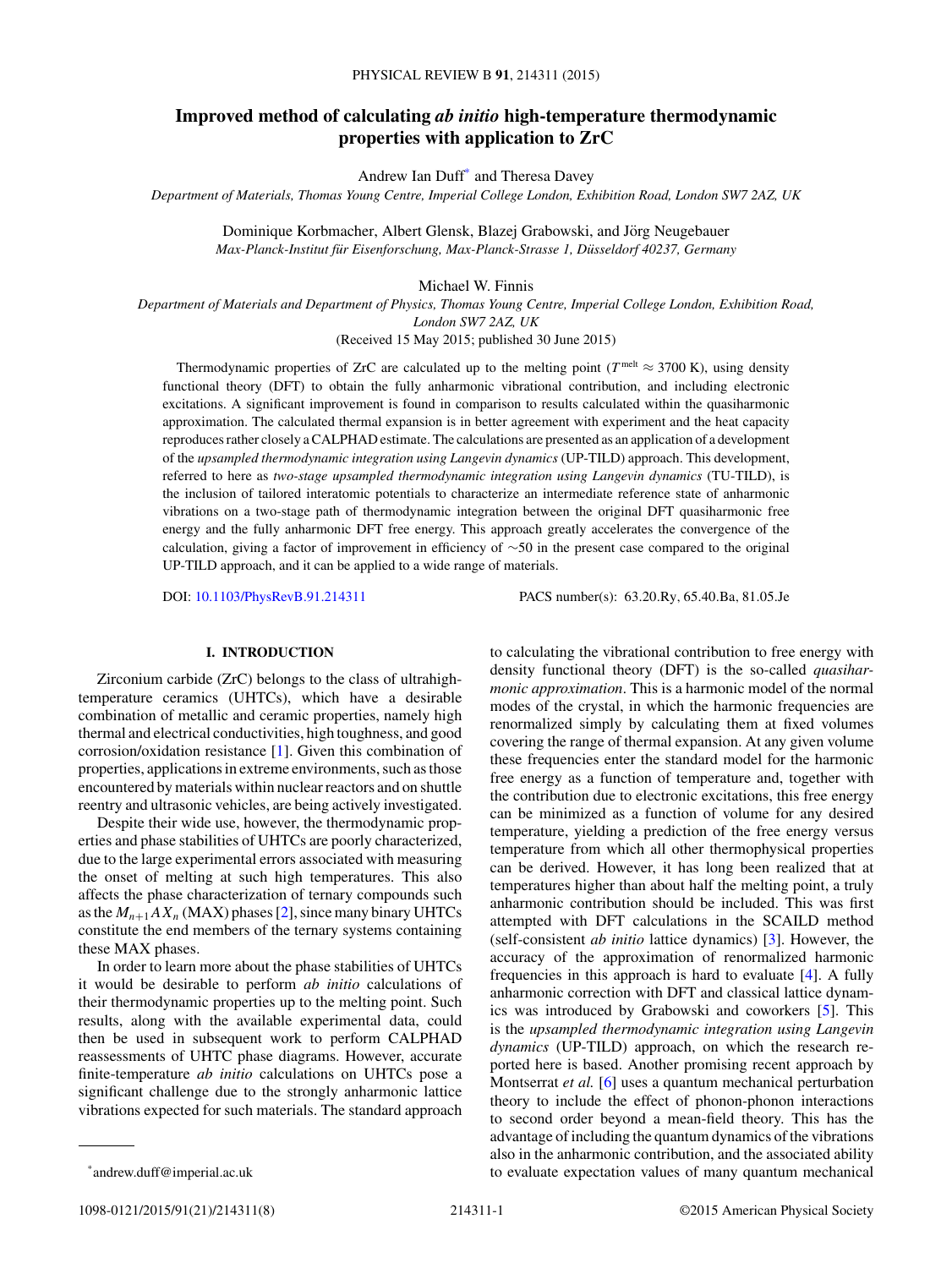<span id="page-1-0"></span>operators, whereas we can only include quantized vibrations at the harmonic level. However, whereas our anharmonic correction is based on purely classical dynamics, it is nonperturbative, and with the enhancement of the UP-TILD method to be described here, its computational requirements are modest.

Our chosen approach, which operates within the framework of DFT, makes the calculation of *ab initio* fully anharmonic properties tractable by (i) using thermodynamic integration (TI) to calculate the anharmonic free energy employing DFT quasiharmonic calculations as a reference, and (ii) applying upsampling techniques to enable more efficient calculation of DFT energies. Even within this computationally more amenable framework, however, the calculation of thermal properties for UHTCs still remains a significant challenge due to the strong anharmonicity present in these materials.

To address this challenge, a further development is presented in the present article in which the TI is performed in two stages, starting from the quasiharmonic reference state. The first stage switches the system into one executing anharmonic vibrations described by an empirical interatomic potential. In a second stage the empirical interatomic potential is switched to the DFT energy in a constant-temperature molecular dynamics (MD) simulation (similar to the approach used by Alfè *et al.* in calculating the melting curve of iron [\[7\]](#page-6-0)). By fitting the potential directly to the full DFT internal energy during a Langevin molecular dynamics (LD) run, a better anharmonic starting point for the second stage of the TI is provided, and a sizable gain in efficiency is achieved compared to the original UP-TILD formulation. The second stage of the TI is far more expensive computationally than the first, since for the first stage of TI a number of static DFT calculations are done beforehand, for the purpose of obtaining the quasiharmonic dynamical matrix, and no further DFT calculations are required during this stage. Only during the second stage are time-consuming DFT MD runs required, but now the phase space sampled by the classical potentials is closer to the DFT sampling, and the convergence of the TI is much faster. This efficiency gain makes the *ab initio*, fully anharmonic calculations of the thermal properties of ZrC ( $T^{\text{melt}} \approx 3700 \text{ K}$ ) [\[8\]](#page-6-0) feasible, and will enable similar calculations for other UHTC compounds to be performed with a modest computer budget. It is worth emphasizing at this point that the particular interatomic potentials used in these calculations may affect the rate of convergence but will have no effect on the converged results, because they are used purely to provide intermediate reference states from which to reach the final results more efficiently. We have tested both embedded atom method (EAM) and modified embedded atom method (MEAM) potentials.

The structure of the paper is as follows: In Sec.  $\Pi$  the theoretical background to the work is presented, including a discussion of both the original UP-TILD formulation and a description of our approach. In Sec. [III,](#page-2-0) the interatomic potential formalism and a sample parametrization is presented. The fully anharmonic thermal properties for ZrC are reported in Sec. [IV,](#page-3-0) along with a discussion of the improvement in efficiency provided by our approach. Concluding remarks are given in Sec. [V.](#page-6-0)

#### **II. THEORETICAL BACKGROUND**

#### **A. The free energy**

The starting point for determining thermal properties at finite temperature is the Helmholtz free energy  $F(V, T)$ , where *V* and *T* represent volume and temperature, respectively. Once this has been calculated for the relevant range of *V* and *T* , the thermal expansion  $V_{eq}(T)$  and the heat capacity  $C_P(T)$  can be derived using

$$
\frac{\partial F(V,T)}{\partial V}\bigg|_{V_{\text{eq}}(T)} = 0, \quad C_P(T) = -T \frac{\partial^2 F(V,T)}{\partial T^2}\bigg|_{V_{\text{eq}}(T)}.
$$
\n(1)

In the present work,  $F(V,T)$  is calculated from first principles, within the framework of density functional theory (DFT). To perform the calculations, it is necessary to express the total free energy as the following separate parts:

$$
F(V,T) = E^{\text{tot}}(V) + F^{\text{el}}(V,T) + F^{\text{qh}}(V,T) + F^{\text{ah}}(V,T),
$$
\n(2)

where  $E^{\text{tot}}(V)$  is the total energy at  $T = 0$  K,  $F^{\text{el}}(V, T)$  is the finite-temperature electronic free energy,  $F<sup>qh</sup>(V,T)$  is the free energy due to atomic vibrations, computed within the quasiharmonic approximation, and  $F^{ah}(V,T)$  is the anharmonic free energy, which combined with the quasiharmonic free energy provides the full vibrational free energy:  $F<sup>vib</sup>(V,T) =$  $F^{\text{qh}}(V,T) + F^{\text{ah}}(V,T)$ . The first three contributions can be calculated straightforwardly [\[9–11\]](#page-6-0) and do not represent a challenge computationally. In particular, the basis for obtaining the electronic contribution is the finite-temperature extension of DFT by Mermin [\[12\]](#page-6-0) which provides a mapping of the interacting electronic thermodynamic ground state at a certain temperature to the electronic density. In combination with the Kohn-Sham approach [\[13\]](#page-6-0), finite-temperature DFT allows the calculation of the electronic entropy within an effective single-electron approach limited only by the accuracy of the exchange-correlation functional. Specifically, the finite-temperature charge density is obtained as  $\rho(\vec{r},T) =$  $\sum_i f_i(T) |\psi_i(\vec{r})|^2$  with  $f_i(T)$  the Fermi-Dirac occupation numbers and  $\psi_i$  the one-particle Kohn-Sham eigenfunctions obtained using the above charge density and the appropriate exchange-correlation functional. Thus, the electronic density of states is not a ground state property but becomes temperature dependent.

Calculating the anharmonic free energy, and thus the full vibrational free energy, represents a considerable challenge, however, and is addressed in the present work within a reformulated version of the UP-TILD approach. A brief summary of the original UP-TILD approach is presented in the following section, followed by a description of our approach.

# **B. UP-TILD approach**

Within the original UP-TILD formulation [\[5\]](#page-6-0), thermodynamic integration (TI) is used to calculate the anharmonic free energy for a particular *V* and *T* using the quasiharmonic free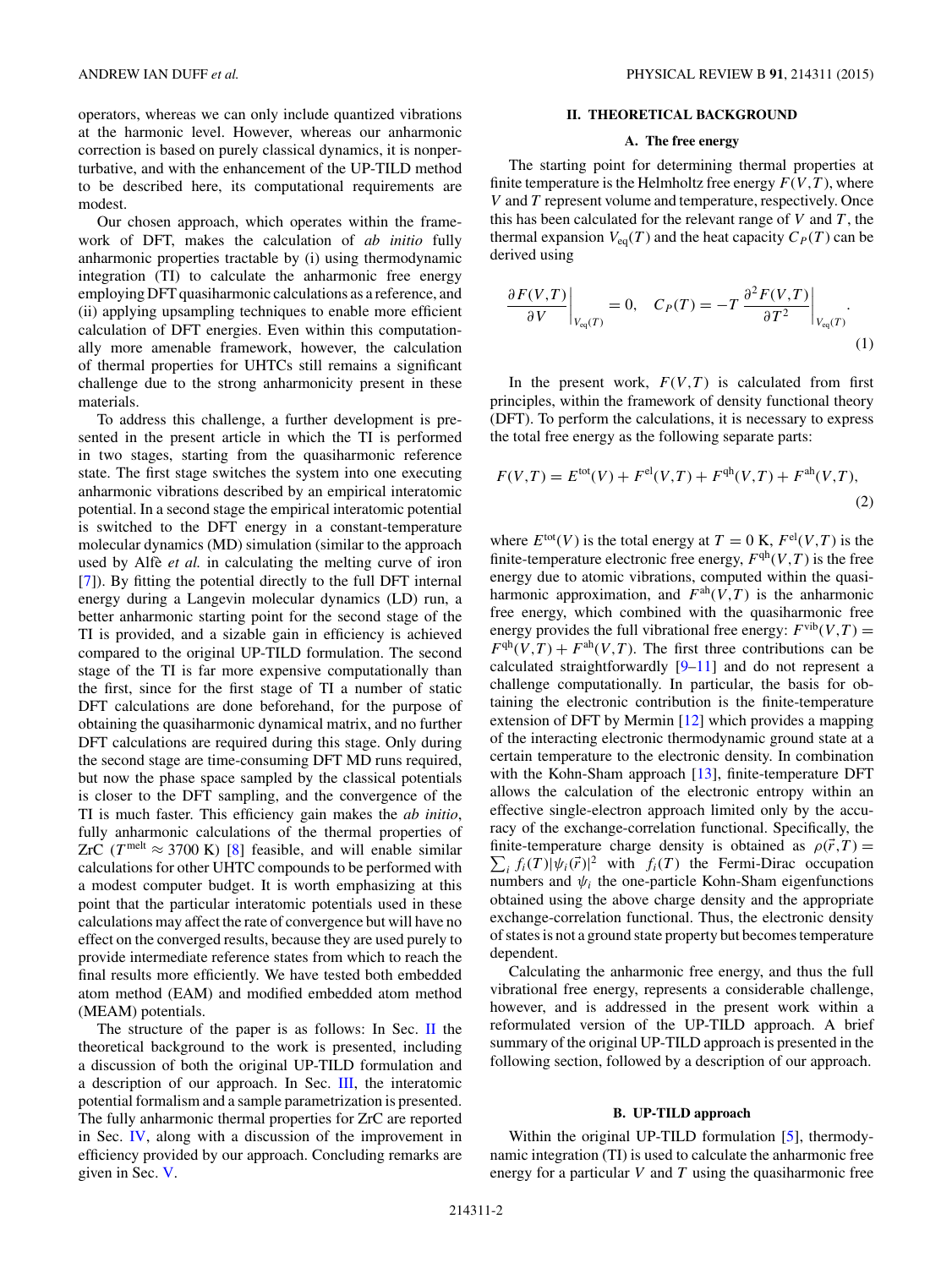<span id="page-2-0"></span>energy as a reference state:

$$
F^{\text{ah}} = \int_0^1 d\lambda \left[ \langle E_{\text{low}}^{\text{DFT}} - E^{\text{qh}} \rangle_{\lambda} + \langle \Delta E \rangle_{\lambda}^{\text{UP}} \right],\tag{3}
$$

where  $E_{\text{low}}^{\text{DFT}}$  and  $E^{\text{qh}}$  are full DFT and DFT quasiharmonic energies, respectively, the latter being generated from the dynamical matrix, as required for every configuration of the atoms during the LD run. The angular braces denote a canonical ensemble average taken over a set of atomic configurations generated from LD runs, using either quasiharmonic atomic forces ( $\lambda = 0$ ), full DFT atomic forces ( $\lambda = 1$ ), or a linear combination of the two  $(0 < \lambda < 1)$ . The DFT calculations used to compute  $\langle E_{\text{low}}^{\text{DFT}} - E^{\text{qh}} \rangle_{\lambda}$  use "reduced" DFT parameters (energy cutoff and *k*-points sampling) which, while sufficiently well converged to provide accurate atomic forces, result in energies which have an almost configurationindependent offset with respect to the fully converged energies. This offset is corrected for by the second term,

$$
\langle \Delta E \rangle_{\lambda}^{\text{UP}} = \frac{1}{N} \sum_{i}^{N} \left( E_{\text{high}}^{\text{DFT}} - E_{\text{low}}^{\text{DFT}} \right), \tag{4}
$$

where  $E_{\text{high}}^{\text{DFT}}$  is the DFT energy evaluated using fully converged DFT parameters, and where only a small number of configurations ( $N \approx 5$ ) are required to evaluate this term. In configurations ( $N \approx 5$ ) are required to evaluate this term. In the above, all the energies  $E_{\text{low}}^{\text{DFT}}, E_{\text{high}}^{\text{DFT}},$  and  $E^{\text{qh}}$  are referenced with respect to their corresponding values at  $T = 0$  K.

The use of reduced parameters in calculating  $\langle E_{\text{low}}^{\text{DFT}} - E^{\text{qh}} \rangle_{\lambda}$ , combined with the use of TI, provides a scheme for calculating the anharmonic free energy which is four orders of magnitude more efficient than a direct, MD evaluation of the full vibrational free energy [\[5\]](#page-6-0).

#### **C. TU-TILD approach**

The *two-stage upsampled thermodynamic integration using Langevin dynamics* (TU-TILD) approach described here employs interatomic potentials to create an intermediate reference state, making an efficient bridge from the quasiharmonic reference state to the full anharmonic vibrational free energy of Eq. (3). These classical potentials are generated by fitting to the DFT energies  $E_{\text{low}}^{\text{DFT}}$  of a DFT-LD run for a particular *V* and *T* . The full anharmonic contribution to the free energy is then calculated in the following two stages:

$$
Fah = \int_0^1 d\lambda_1 [\langle E^{pot} - E^{qh} \rangle_{\lambda_1}] + \int_0^1 d\lambda_2 [\langle E_{low}^{DFT} - E^{pot} \rangle_{\lambda_2} + \langle \Delta E \rangle_{\lambda_2}^{UP}], \quad (5)
$$

where the first term now provides the difference between the free energies described by the DFT quasiharmonic dynamical matrix and by the classical potential. Here,  $E<sup>pot</sup>$  is the energy calculated using the potential, which as with the other energies is referenced with respect to the  $T = 0$  K energy. For the first term, the forces used to generate the atomic configurations vary linearly as a function of  $\lambda_1$  from quasiharmonic forces  $(\lambda_1 = 0)$  to potential forces  $(\lambda_1 = 1)$ . Since this term does not involve any explicit DFT calculations it can be calculated with minimal computational expense. For the second ensemble

average  $\langle E_{\text{low}}^{\text{DFT}} - E_{\text{pot}}^{\text{pot}} \rangle_{\lambda_2}$  the forces vary linearly from potential forces ( $\lambda_2 = 0$ ) to full DFT forces ( $\lambda_2 = 1$ ).

Since the number of terms required to evaluate  $\langle E_{\text{low}}^{\text{DFT}} - E^{\text{pot}} \rangle_{\lambda_2}$  to a given precision is proportional to the variance  $\sigma(E_{\text{low}}^{\text{DFT}} - E^{\text{pot}})^2$ , deriving a potential which minimizes this variance should allow for the calculation of  $\langle E_{\text{low}}^{\text{DFT}} - E^{\text{pot}} \rangle_{\lambda_2}$  using significantly fewer configurations, providing a more efficient scheme for the calculation of the anharmonic free energy.

# **III. INTERATOMIC POTENTIALS**

#### **A. Modified embedded atom method**

The potentials optimized within this work have been derived within the modified embedded atom method (MEAM) formalism  $[14–16]$ , which is based on the embedded atom method (EAM) [\[17\]](#page-6-0) but with the additional inclusion of angular forces. MEAM potentials have been derived and applied to various elements and alloys encompassing a wide range of bonding characteristics [\[18,19\]](#page-6-0). In the present work, the reference-free formulation of the MEAM [\[20\]](#page-7-0) is used as it removes the need to specify a reference structure, which otherwise restricts the form that the pair potentials can take. This enables greater variational freedom in the fitting of energies and atomic forces.

Within the reference-free MEAM formalism, the total energy of a system of *N* atoms is expressed as

$$
E = \sum_{i=1}^{N} E_{\alpha_i}^{\text{emb}}(\rho_i) + \frac{1}{2} \sum_{i \neq j}^{N} \phi_{\alpha_i, \alpha_j}(r_{ij}),
$$
 (6)

$$
E_{\alpha}^{\text{emb}}(\rho) = a_{\alpha}\rho^{\frac{1}{2}} + b_{\alpha}\rho^2 + c_{\alpha}\rho^3,\tag{7}
$$

$$
\rho_i = \frac{2\rho_i^{(0)}}{1 + e^{-\tau_i}},\tag{8}
$$

$$
\tau_i = \sum_{l=1}^3 t_i^{(l)} \left( \frac{\rho_i^{(l)}}{\rho_i^{(0)}} \right)^2, \tag{9}
$$

where  $\phi_{\alpha_i,\alpha_j}(r_{ij})$  is the pair potential between atoms *i* and *j* with separation  $r_{ij}$ ,  $E_{\alpha}^{\text{emb}}(\rho_i)$  is the embedding energy function,  $\rho_i$  is the background density at site *i*,  $\rho_i^{(0)}$  is the sum over partial densities as encountered in typical EAM potentials,

$$
\rho_i^{(0)} = \sum_{j \neq i}^{N} f_{\alpha_j}^{(0)}(r_{ij}),
$$
\n(10)

and where  $\rho_i^{(l>0)}$  are angular contributions to the background density specific to the MEAM approach (setting these to zero recovers the standard EAM formalism). The latter introduces bond angles  $(\theta_{ijk})$  into the formalism:

$$
(\rho_i^{(l)})^2 = \sum_{j,k(\neq i)}^N f_{\alpha_j}^{(l)}(r_{ij}) f_{\alpha_k}^{(l)}(r_{ik}) P^{(l)}(\cos \theta_{jik}), \qquad (11)
$$

where  $f_{\alpha}^{(l>0)}$  are termed the *partial* background density contributions and  $P^{(l)}$  ( $l = 0, \ldots, 3$ ) are Legendre polynomials:  $P^{(0)}(x) = 1$ ,  $P^{(1)}(x) = x$ ,  $P^{(2)}(x) = (3x^2 - 1)/2$ , and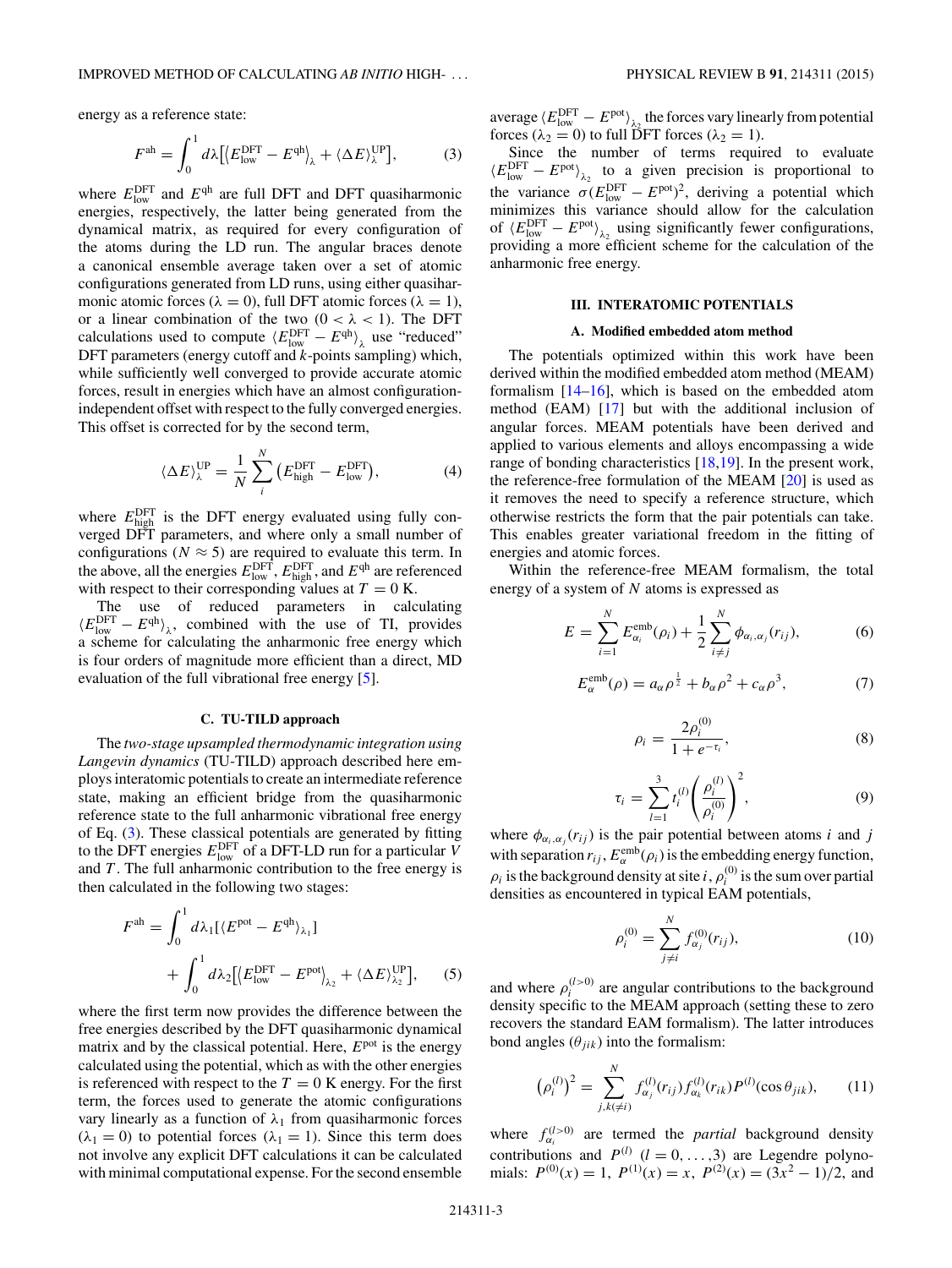<span id="page-3-0"></span> $P^{(3)}(x) = (5x^5 - 3x)/2$ . Although these functions are conventionally referred to as "electron" densities, we do not suppose they have any relation to the real electron density, and regard them purely as empirical fitting functions. The partial density contributions and also the pair potentials are parametrized as sums over cubic terms:

$$
f_{\alpha_i}^{(l)}(r) = \sum_{n=1}^2 a_{\alpha_i}^{(n,l)} (r_{\alpha_i}^{(n,l)} - r)^3 \Theta(r_{\alpha_i}^{(n,l)} - r), \qquad (12)
$$

$$
\phi_{\alpha_i,\alpha_j}^{(l)}(r) = \sum_{n=1}^2 b_{\alpha_i,\alpha_j}^{(n)} \left( s_{\alpha_i,\alpha_j}^{(n)} - r \right)^3 \Theta \left( s_{\alpha_i,\alpha_j}^{(n)} - r \right), \quad (13)
$$

where  $a_{\alpha_i}^{(n,l)}$ ,  $b_{\alpha_i,\alpha_j}^{(n)}$ ,  $r_{\alpha_i}^{(n,l)}$ , and  $s_{\alpha_i,\alpha_j}^{(n)}$  are parameters to be optimized and where  $\Theta(r'-r)$  is a step function, providing a cutoff for  $r' > r$ .

Note that in the present work, two pairwise terms are used for each of the partial density contributions and pair potentials. In addition, a maximum cutoff radius is imposed:  $r_{\alpha_i}^{(n,l)}$ ,  $s_{\alpha_i,\alpha_j}^{(n)}$  < 4.4  $\AA$ , so that up to second-nearest-neighbor interactions are included in the potential (as well as a small fraction of thirdnearest-neighbor interactions due to thermal fluctuations) [\[21\]](#page-7-0).

#### **B. Fitting strategy**

Rather than generating potentials for all *V* and *T* across which the anharmonic free energy is to be calculated, potentials are instead optimized only at  $T = 3800$  K (the largest temperature to be considered in the subsequent anharmonic calculations). For each value of *V*, the  $T = 3800$  K potential is then used to provide the intermediate reference state not just at the melting point but also for all other values of *T* . This strategy reduces the overall computational cost of generating the potentials, which must be balanced against the marginal improvement in efficiency in using temperature-dependent potentials for the calculation of the anharmonic free energy.

The MEAM potentials were optimized using the MEAMfit fitting code [\[22\]](#page-7-0), with the variance in the error of the fitted energies taken as the objective function to be minimized:

$$
\sigma \left( E_{\text{low}}^{\text{DFT}} - E^{\text{pot}} \right)^2 = \left\langle \left( E_{\text{low}}^{\text{DFT}} - E^{\text{pot}} \right)^2 \right\rangle - \left\langle E_{\text{low}}^{\text{DFT}} - E^{\text{pot}} \right\rangle^2, \tag{14}
$$

where the ensemble averages are taken over fitting sets each containing 1000  $E_{\text{low}}^{\text{DFT}}$  energies. These energies and their associated atomic configurations are generated from DFT LD runs, and can be reused when the  $\lambda = 1$  ensemble averages of Eq. [\(5\)](#page-2-0) are calculated in Sec. IV. Typical optimized values of  $\sigma(E_{\text{low}}^{\text{DFT}} - E^{\text{pot}})$  are found to be of the order ∼4 meV/atom at  $T = 3800$  K. As a specific example, the optimized potential for  $V = 14.26 \text{ Å}^3/\text{atom}$  and  $T = 3800 \text{ K}$  is presented in Table I , for which a value  $\sigma(E_{\text{low}}^{\text{DFT}} - E^{\text{pot}}) = 3.4 \text{ meV/atom}$ was obtained.

#### **IV. CALCULATIONS**

#### **A. Computational details**

The DFT calculations were performed with the VASP software package [\[23–26\]](#page-7-0) using both LDA and GGA

TABLE I. Parametrization of the ZrC MEAM potential used for  $V = 14.26 \text{ Å}^3/\text{atom}$  and  $T = 3800 \text{ K}$  (see main text for function definitions and descriptions).

|                         | $a$ (eV)       | <b>Embedding functions</b><br>$b$ (eV) | $c$ (eV)                      |               |
|-------------------------|----------------|----------------------------------------|-------------------------------|---------------|
| $E_{Zr}^{\rm emb}$      | 0.1746         | $-2.2773 \times 10^{-5}$               | $-1.7412 \times 10^{-6}$      |               |
| $E_{\rm C}^{\rm emb}$   | 2.3486         | $-4.8510 \times 10^{-4}$               | $1.7512 \times 10^{-9}$       |               |
|                         |                | Pairwise functions                     |                               |               |
|                         | $a^{(1)}$      | $b^{(1)}$ (Å)                          | $a^{(2)}$                     | $b^{(2)}$ (Å) |
| $f_{Zr}^{(l=0)}$        | $-49.5413$     | 2.0981                                 | 5.0457                        | 3.5321        |
| $f_{Zr}^{(l=1)}$        | $-7.3363$      | 3.3746                                 | 7.1910                        | 3.5267        |
| $f_{Zr}^{(l=2)}$        | 1.8025         | 3.3967                                 | 18.0434                       | 2.4384        |
| $f_{Zr}^{(l=3)}$        | $-6.2369$      | 3.4621                                 | 5.0754                        | 3.9220        |
| $f_{\rm C}^{(\rm l=0)}$ | $-13.3902$     | 2.6382                                 | 0.5372                        | 4.4000        |
| $f_{\rm C}^{(l=1)}$     | $-2.0187$      | 3.8652                                 | $-0.8673$                     | 2.6386        |
| $f_{\rm C}^{(l=2)}$     | $-9.5178$      | 4.2405                                 | 7.5633                        | 4.3771        |
| $f_{\rm C}^{(\rm l=3)}$ | $-5.8925$      | 3.7789                                 | 3.7078                        | 3.6166        |
|                         | $a^{(1)}$ (eV) | $b^{(1)}(\AA)$                         | $a^{(2)}$ (eV)                | $b^{(2)}$ (Å) |
| $\phi_\mathrm{Zr,Zr}$   | 1.2909         | 3.7638                                 | 3.9528                        | 2.1817        |
| $\phi_{\rm Zr,C}$       | 3.8086         | 2.4008                                 | 1.6265                        | 3.1136        |
| $\phi_{\rm C,C}$        | 20.1904        | 4.3969                                 | $-19.6642$                    | 4.4000        |
|                         |                |                                        | Background density prefactors |               |

|                    | Zr         | C         |
|--------------------|------------|-----------|
| $t_{\alpha}^{(1)}$ | 5.7609     | 4.1455    |
| $t_{\alpha}^{(2)}$ | $-10.7622$ | $-1.0892$ |
| $t_{\alpha}^{(3)}$ | $-0.7883$  | $-0.4435$ |

exchange-correlation functionals. The projector-augmented wave method is used [\[27,28\]](#page-7-0), with 4*s*- and 4*p*-Zr electrons included as valence states. ZrC has a simple cubic (rocksalt) structure, and in the present case is taken to have a stoichiometric composition (although experimentally it is normally found to have a slightly substoichiometric composition, ZrC*<sup>x</sup>* , with  $x = 0.95-1$ . The plane-wave cutoff and the *k*-point convergence were adjusted separately for each of the free energy contributions to ensure convergence of the free energy contributions to within  $\pm 1$  meV/atom at the melting point in each case. The converged values of the DFT parameters along with the supercell dimensions for each free energy contribution are reported in Table [II.](#page-4-0)

The quasiharmonic contribution,  $F<sup>qh</sup>(V, T)$ , is calculated using the direct method [\[29\]](#page-7-0), with a mesh consisting of five volumes ( $V = 12.85 \text{ Å}^3/\text{atom}, 13.23 \text{ Å}^3/\text{atom}, 13.47 \text{ Å}^3/\text{atom},$ 13.83  $\text{\AA}^3$ /atom, and 13.87  $\text{\AA}^3$ /atom for the GGA).

For  $F^{\text{el}}(V,T)$ , Mermin's finite-temperature formulation of DFT is used, with a mesh of 10 volumes and 10 temperatures constructed in the relevant region. Temperatures were chosen to span the range (0 K, ..., 3800 K). Note that for these calculations as well as others, a slightly larger upper temperature limit of 3800 K is used ( $T^{\text{melt}} \approx 3700 \text{ K}$ ) to provide a better basis for fitting analytic functions to the free energy contribu-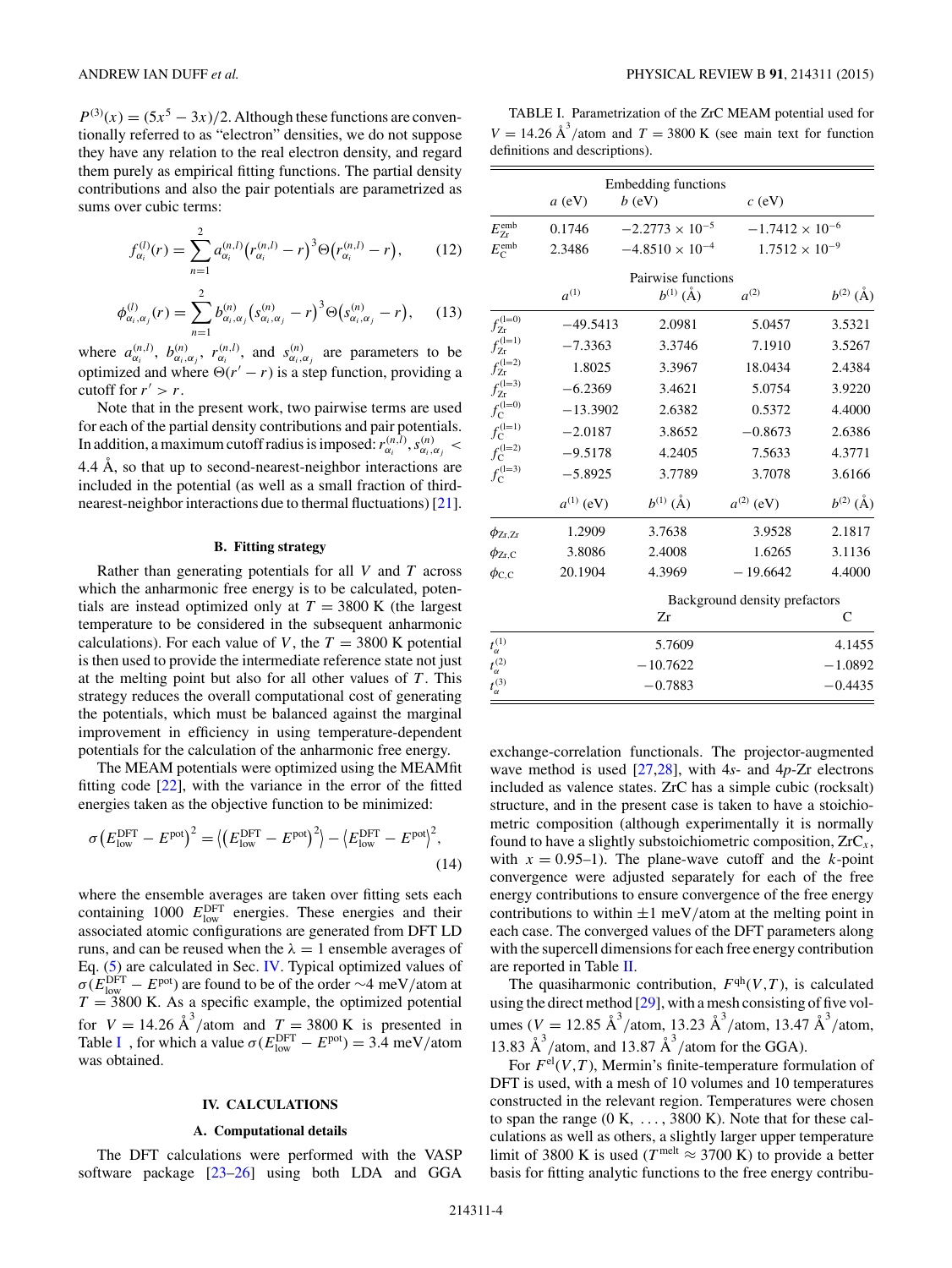<span id="page-4-0"></span>TABLE II. The *k*-point Monkhorst-Pack meshes and plane-wave cutoffs used to calculate  $E^{\text{tot}}(V)$ ,  $F^{\text{el}}(V, T)$ ,  $F^{\text{qh}}(V, T)$ , and  $F^{\text{ah}}(V, T)$ , as defined in Eq. [\(2\)](#page-1-0). Supercell sizes in units of the 8-atom conventional cubic cell are also shown.

|                      | Supercell size        | $k$ -point grid          | $E^{\text{cut}}$ (eV) |
|----------------------|-----------------------|--------------------------|-----------------------|
| $E^{\text{tot}}(V)$  | $1 \times 1 \times 1$ | $16 \times 16 \times 16$ | 700                   |
| $F^{\text{el}}(V,T)$ | $1 \times 1 \times 1$ | $24 \times 24 \times 24$ | 700                   |
| $F^{\text{qh}}(V,T)$ | $2 \times 2 \times 2$ | $8 \times 8 \times 8$    | 700                   |
| $F^{ab}(V,T)$        | $2 \times 2 \times 2$ | $8 \times 8 \times 8$    | 700                   |

tions. The temperature range in turn determines the relevant range for the volumes:  $V_{eq}(T = 0 \text{ K}), \ldots, V_{eq}(T = 3800 \text{ K}),$ with  $V_{eq}(T = 3800 \text{ K}) \approx 1.15V_{eq}(T = 0 \text{ K})$ . A fourth-order polynomial in terms of *V* and *T* was then used to fit  $F^{\text{el}}(V, T)$  $(\sum_{i,j} V^i T^j \text{ with } i \geqslant 0, j \geqslant 1, \text{ and } i + j \leqslant 4).$ 

For the fully anharmonic calculations, the same set of *V* values as for the quasiharmonic calculations are used, and five values are used to span the temperature range ( $T = 760$  K, 1900 K, 2500 K, 3200 K, and 3800 K). Furthermore, to perform the numerical integration over the coupling parameter *λ*<sub>2</sub> [second term in Eq. [\(5\)](#page-2-0)], five values are used:  $λ$ <sub>2</sub> = 0, 0.15, 0.5, 0.85, and 1. These values were chosen to reflect the dependence of  $\langle E_{\text{low}}^{\text{DFT}} - E^{\text{pot}} \rangle_{\lambda}$  on  $\lambda$ , which mainly followed a linear dependence except for slight deviations from linearity close to  $\lambda = 0$  and  $\lambda = 1$ .

LD simulations were performed to evaluate the ensemble averages using a time step of 3 fs. As described in Sec. [II B,](#page-1-0) the LD runs are performed using reduced DFT parameters, and then subsequently upsampled using a small number of fully converged calculations. The optimal choice for these reduced DFT parameters was determined by calculating  $F^{ah}(V,T)$ for  $V = 13.87 \text{ Å}^3/\text{atom}$  and  $T = 3800 \text{ K}$  and finding the smallest values of the reduced DFT parameters which still gave the correct free energy to within  $\pm 1$  meV/atom upon upsampling. Reduced parameters of 500 eV for the plane-wave cutoff and a grid of  $2 \times 2 \times 2$  Monkhorst-Pack *k* points were thus obtained.

Simulations were run until the standard deviation of the canonical ensemble average,  $\langle E_{\text{low}}^{\text{DFT}} - E^{\text{pot}} \rangle_{\lambda}$ , was less than 1 meV */*atom. The longest runs were necessary for the *T* = 3800 K and  $\lambda = 0$  ensemble averages, with  $\approx$ 1000 LD steps required in these cases. Once calculated for the full set of volume-temperature points, the 25  $F<sup>ah</sup>(V,T)$  values were used as fitting input for a smooth parametrization of the free energy in terms of a single temperature and volume-dependent Einstein frequency,  $\omega^{ah} = a_0 + a_1T + a_2V$ , with  $a_0$ ,  $a_1$  and  $a_2$  taken as fitting coefficients  $[5]$ . This enables us to take smooth first and second derivatives as required for evaluating the thermophysical properties.

#### **B. Results**

From the total energy at  $T = 0$  K,  $E^{tot}$ , equilibrium lattice constants of  $a = 4.658 \text{ Å}$  and  $a = 4.724 \text{ Å}$  were found within the LDA and GGA, respectively, consistent with previous theoretical results ( $a = 4.66$  to  $4.69$  Å for LDA, Refs. [[30\]](#page-7-0) and [\[31\]](#page-7-0), and  $a = 4.70$  to 4.72 Å for GGA, Refs. [[30–34\]](#page-7-0)).



FIG. 1. (Color online) Heat capacity at constant pressure (per mole of formula units) within the quasiharmonic approximation for both LDA and GGA results.

From the quasiharmonic calculations, the thermal properties were found to depend strongly on the choice of exchange correlation functional. This is shown in Fig. 1, where the heat capacity at constant pressure, calculated within the quasiharmonic approximation [i.e., from the free energy  $F(V,T) = E^{\text{tot}}(V) + F^{\text{qh}}(V,T)$ , is plotted for both LDA and GGA. One sees a good agreement between the LDA and GGA results up to  $T \approx 1500$  K; however above this temperature the GGA results increase markedly, diverging at  $T \approx 3400$  K  $(\approx 300 \text{ K}$  below the melting point).

The same behavior has been reported previously for Au [\[35\]](#page-7-0), where the heat capacity calculated within the quasiharmonic approximation diverged in a similar manner for the GGA results. In that work it was found that the inclusion of anharmonic contributions only partially corrected this unphysical divergence, which could be fully removed by including a treatment of exchange and correlation within the random phase approximation (RPA). Application of the RPA, although more costly, is well known to correct some of the shortcomings of the GGA and LDA approximations, but is beyond the scope of the present work. Thus most of the thermodynamic properties have been calculated here only within the LDA, which did not give this spurious divergence with temperature.

Thermal expansion and constant-pressure heat capacity curves are presented in Figs. [2](#page-5-0) and [3,](#page-5-0) respectively, for quasiharmonic (qh), quasiharmonic + electronic (qh+el), and quasiharmonic + electronic + anharmonic (qh+el+ah, or "full vibrational") calculations, alongside the experimental results. The effect of the electronic contribution can be seen by comparing the qh+el and qh curves. For the thermal expansion, the electronic contribution results in only a small change, with the qh+el value at the melting point only 4% larger than the corresponding qh value. For the heat capacity, however, a larger change is found, with the qh+el value at the melting point  $15\%$ larger than the qh value.

These results differ from recently published calculations [\[37\]](#page-7-0), which found a much smaller electronic contribution to the heat capacity ( $\approx$ 1% increase at 3000 K in contrast to an increase of 9% at 3000 K in the present work). This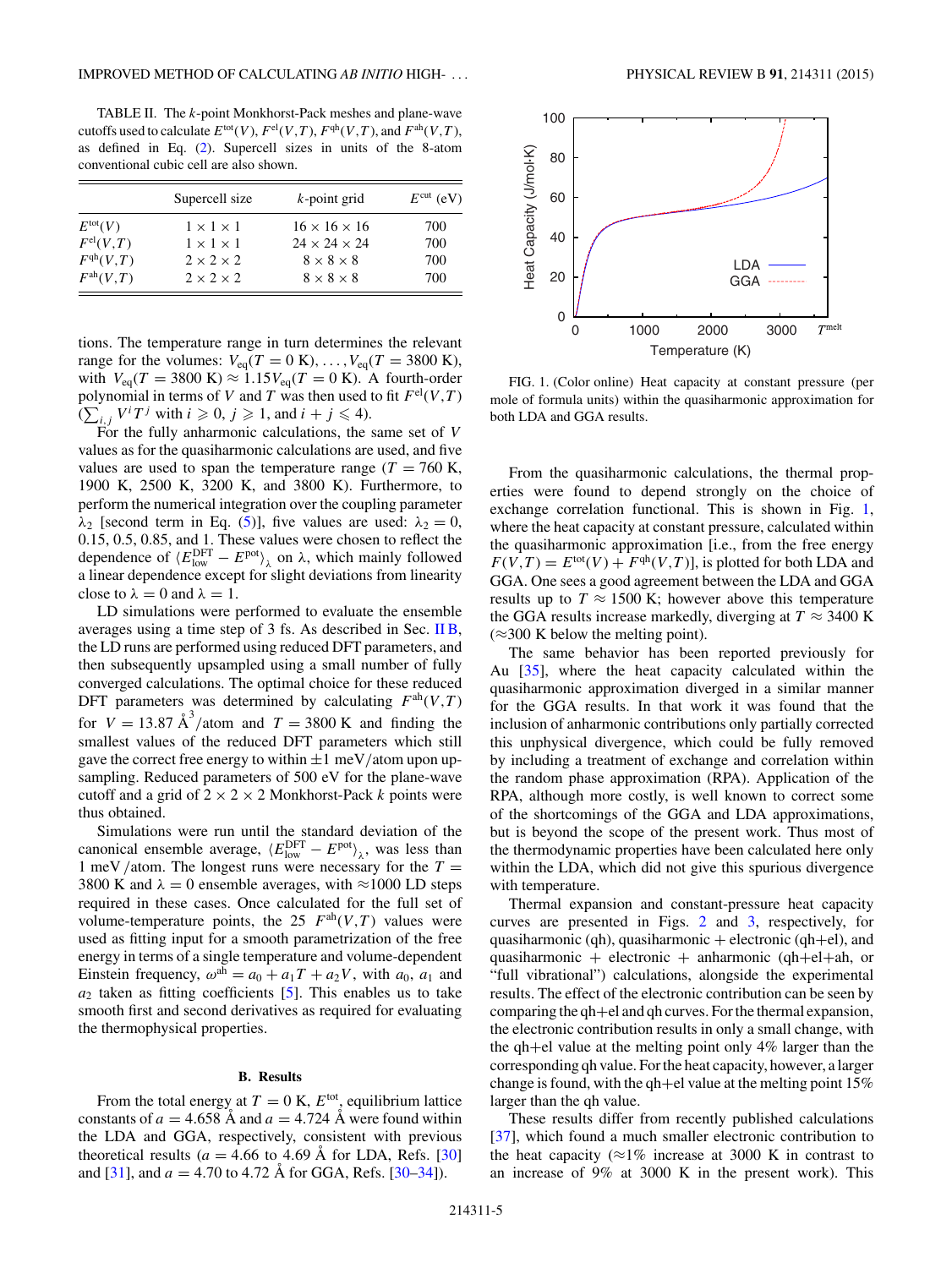<span id="page-5-0"></span>

FIG. 2. (Color online) Linear thermal expansion within the LDA for different levels of approximation, including quasiharmonic (qh), quasiharmonic + electronic (qh+el), and quasiharmonic + electronic + anharmonic (qh+el+ah), compared against experimental results.

discrepancy was found to be due to the use of different functions to describe the excitation of electrons to states above the Fermi level [\[36\]](#page-7-0). We used the Fermi-Dirac distribution here, whereas the original calculations [\[37\]](#page-7-0) were performed with Methfessel-Paxton smearing [\[38\]](#page-7-0).

Inclusion of the anharmonic contribution strongly affects both the thermal expansion and heat capacity: The thermal expansion at the melting point is found to be 20% smaller for the full vibrational curve than for the qh+el curve, whereas a reduction of 15% at the melting point is found in the case of the heat capacity. Coincidentally for the heat capacity, the full vibrational results are very close to the quasiharmonic results, with the anharmonic contribution effectively canceling out the electronic contribution, an effect found previously also for other materials [\[39\]](#page-7-0). For the thermal expansion this is not the case, with the full vibrational thermal expansion



FIG. 3. (Color online) Heat capacity at constant pressure (per mole of formula units) for different levels of approximation, including quasiharmonic (qh), quasiharmonic  $+$  electronic (qh+el), and quasiharmonic + electronic + anharmonic (qh+el+ah), compared against experimental results.



FIG. 4. (Color online) Total time taken to compute  $\langle E_{\text{low}}^{\text{DFT}} - E^{\text{pot}} \rangle_{\lambda}$  for  $T = 3800 \text{ K}$  and  $V = 13.87 \text{ Å}^3/\text{atom}$  using 24 cores plotted against the TI coupling parameter, *λ*. Results are shown for both UP-TILD and TU-TILD methods.

significantly lower than both the quasiharmonic and qh+el thermal expansions.

For the thermal expansion the full vibrational results represent an improvement over the qh+el results, with values brought within experimental error of Touloukian's results, which represent a critically assessed average over all of the available experimental data [\[40\]](#page-7-0). For the heat capacity, there is a large experimental error associated with the directly measured values  $[8,41-45]$  $[8,41-45]$ , so that in fact both the qh+el and the full vibrational results lie within the scatter of this experimental data. A more useful quantity for comparison in this case is the CALPHAD-derived heat capacity [\[8\]](#page-6-0). Within the CALPHAD approach, *all* available experimental data (and associated experimental errors) are incorporated within a single model, which is carefully optimized to provide the best possible fit to the data. Within this approach, the heat capacity is calculated up to the melting point, and the result is found to be in excellent agreement with the full vibrational curve of this work, but in marked disagreement with the qh+el result.

# **C. Calculation efficiency**

The TU-TILD calculations presented here represent a very sizable improvement in efficiency compared to calculations performed within the original UP-TILD scheme. To quantify this improvement, the anharmonic free energy at  $T = 3800$  K and  $V = 13.87 \text{ Å}^3/\text{atom}$  was also computed using the original UP-TILD scheme. The CPU times necessary to compute the corresponding ensemble averages  $(\langle E_{\text{low}}^{\text{DFT}} - E^{\text{qh}} \rangle_{\lambda}$  and  $\langle E_{\text{low}}^{\text{DFT}} - E^{\text{pot}} \rangle_{\lambda}$  for the original UP-TILD and TU-TILD methods respectively) are then plotted in Fig. 4 as a function of the TI coupling parameter, *λ*. The TU-TILD approach has reduced computational times to only 24 hours on 24 cores for each *λ* value, compared to at least 20 days with the original UP-TILD approach. This is also illustrated in Fig. [5,](#page-6-0) where  $\langle E^{\text{pot}} - E^{\text{qh}} \rangle_{\lambda}$  is plotted for  $\lambda = 0$  as a function of the number of configurations used to evaluate this average for both MEAM and quasiharmonic references. Taken across all *λ*, *V* , and *T*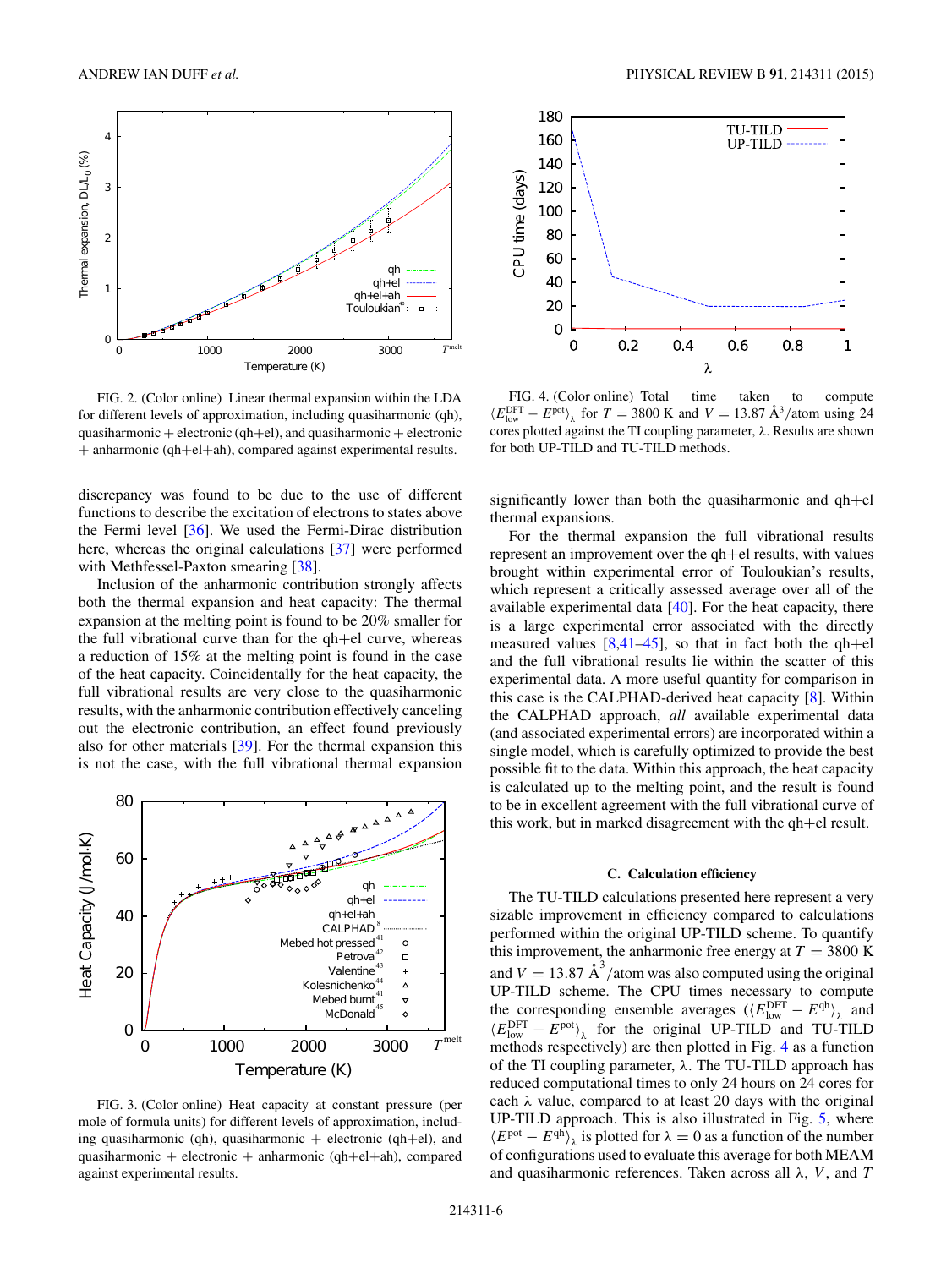<span id="page-6-0"></span>

FIG. 5. (Color online)  $\langle E^{\text{pot}} - E^{\text{qh}} \rangle_{\lambda}$  for  $\lambda = 0$ , relative to its converged value, plotted against the number of configurations used to evaluate the quantity for both UP-TILD and TU-TILD methods. Inset: Zoomed-in view of the plot at the origin.

values, an overall factor of 50 improvement in efficiency is achieved compared to the original UP-TILD approach.

#### **V. CONCLUSIONS**

The thermal expansion and heat capacity of ZrC have been calculated up to its melting point ( $\approx$ 3700 K) using DFT within the local density approximation. The full anharmonicity of lattice vibrations is included, besides the electronic contribution. The effect of anharmonicity is found to be responsible for a reduction in these properties of 20% and 15%, respectively, at the melting point in comparison to quasiharmonic calculations. The anharmonic correction brings the calculated thermal expansion into better agreement with experimental values, and the heat capacity into excellent agreement with CALPHAD results.

The calculations presented here represent an application of the *two-stage upsampled thermodynamic integration using Langevin dynamics* (TU-TILD) approach. In the original UP-TILD approach, a single thermodynamic integration was performed from the quasiharmonic Hamiltonian to the fully anharmonic DFT Hamiltonian. Our approach is to divide the thermodynamic integration into two stages. We use interatomic potentials to describe an intermediate reference state, which is the end point of a first thermodynamic integration from the quasiharmonic reference state and the starting point for a second thermodynamic integration to the fully anharmonic DFT Hamiltonian. This development achieved the same level of accuracy while increasing the efficiency of the calculation by about a factor of 50. The gain in efficiency, although not the value of the final free energy, should depend to some extent on the potential used for the intermediate reference state, for which we adopted a MEAM potential, fitted to the energies of molecular dynamics configurations close to the melting point. The MEAMfit code [\[22\]](#page-7-0) is freely available for this purpose. Our procedure will be generally applicable to other ultrahightemperature ceramics, and indeed to a wide range of materials.

# **ACKNOWLEDGMENTS**

A.I.D., T.D., and M.W.F. would like to thank the EPSRC Program Grant (Grant No. EP/K008749/1) Material Systems for Extreme Environments (XMat) for financial support. D.K., A.G., B.G., and J.N. gratefully acknowledge funding by the European Research Council under the EU's 7th Framework Programme (FP7/2007-2013)/ERC Grant Agreement No. 290998). In addition, M.W.F. acknowledges the support of an Alexander von Humboldt Award. We would like to thank Satoshi Iikubo for helpful correspondence relating to the electronic part of the free energy. This work was funded under the embedded CSE programme of the ARCHER UK National Supercomputing Service (http://www.archer.ac.uk).

- [1] H. J. Emeléus, Advances in Inorganic Chemistry and Radio*chemistry* (Academic Press, New York, 1968).
- [2] M. W. Barsoum, *The MAX Phases and Their Properties in Ceramics Science and Technology*, Vol. 2 (Wiley-VCH Verlag GmbH & Co., 2010).
- [3] P. Souvatzis, O. Eriksson, M. I. Katsnelson, and S. P. Rudin, [Phys. Rev. Lett.](http://dx.doi.org/10.1103/PhysRevLett.100.095901) **[100](http://dx.doi.org/10.1103/PhysRevLett.100.095901)**, [095901](http://dx.doi.org/10.1103/PhysRevLett.100.095901) [\(2008\)](http://dx.doi.org/10.1103/PhysRevLett.100.095901).
- [4] A. N. Gandi, Ph.D. thesis, Imperial College London, 2013.
- [5] [B. Grabowski, L. Ismer, T. Hickel, and J. Neugebauer,](http://dx.doi.org/10.1103/PhysRevB.79.134106) *Phys.* Rev. B **[79](http://dx.doi.org/10.1103/PhysRevB.79.134106)**, [134106](http://dx.doi.org/10.1103/PhysRevB.79.134106) [\(2009\)](http://dx.doi.org/10.1103/PhysRevB.79.134106).
- [6] B. Monserrat, N. D. Drummond, and R. J. Needs, [Phys. Rev. B](http://dx.doi.org/10.1103/PhysRevB.87.144302) **[87](http://dx.doi.org/10.1103/PhysRevB.87.144302)**, [144302](http://dx.doi.org/10.1103/PhysRevB.87.144302) [\(2013\)](http://dx.doi.org/10.1103/PhysRevB.87.144302).
- [7] D. Alfè, M. J. Gillan, and G. D. Price, [Nature \(London\)](http://dx.doi.org/10.1038/46758)  $401$ , [462](http://dx.doi.org/10.1038/46758) [\(1999\)](http://dx.doi.org/10.1038/46758).
- [8] A. F. Guillermet, [J. Alloys Compd.](http://dx.doi.org/10.1016/0925-8388(94)01310-E) **[217](http://dx.doi.org/10.1016/0925-8388(94)01310-E)**, [69](http://dx.doi.org/10.1016/0925-8388(94)01310-E) [\(1995\)](http://dx.doi.org/10.1016/0925-8388(94)01310-E).
- [9] B. Grabowski, T. Hickel, and J. Neugebauer, [Phys. Rev. B](http://dx.doi.org/10.1103/PhysRevB.76.024309) **[76](http://dx.doi.org/10.1103/PhysRevB.76.024309)**, [024309](http://dx.doi.org/10.1103/PhysRevB.76.024309) [\(2007\)](http://dx.doi.org/10.1103/PhysRevB.76.024309).
- [10] [B. Grabowski, T. Hickel, and J. Neugebauer,](http://dx.doi.org/10.1002/pssb.201046302) *Phys. Status Solidi* B **[248](http://dx.doi.org/10.1002/pssb.201046302)**, [1295](http://dx.doi.org/10.1002/pssb.201046302) [\(2011\)](http://dx.doi.org/10.1002/pssb.201046302).
- [11] B. Grabowski, P. Söderlind, T. Hickel, and J. Neugebauer, *Phys.* Rev. B **[84](http://dx.doi.org/10.1103/PhysRevB.84.214107)**, [214107](http://dx.doi.org/10.1103/PhysRevB.84.214107) [\(2011\)](http://dx.doi.org/10.1103/PhysRevB.84.214107).
- [12] N. D. Mermin, [Phys. Rev.](http://dx.doi.org/10.1103/PhysRev.137.A1441) **[137](http://dx.doi.org/10.1103/PhysRev.137.A1441)**, [A1441](http://dx.doi.org/10.1103/PhysRev.137.A1441) [\(1965\)](http://dx.doi.org/10.1103/PhysRev.137.A1441).
- [13] W. Kohn and L. J. Sham, [Phys. Rev.](http://dx.doi.org/10.1103/PhysRev.140.A1133) **[140](http://dx.doi.org/10.1103/PhysRev.140.A1133)**, [A1133](http://dx.doi.org/10.1103/PhysRev.140.A1133) [\(1965\)](http://dx.doi.org/10.1103/PhysRev.140.A1133).
- [14] M. I. Baskes, [Phys. Rev. Lett.](http://dx.doi.org/10.1103/PhysRevLett.59.2666) **[59](http://dx.doi.org/10.1103/PhysRevLett.59.2666)**, [2666](http://dx.doi.org/10.1103/PhysRevLett.59.2666) [\(1987\)](http://dx.doi.org/10.1103/PhysRevLett.59.2666).
- [15] M. I. Baskes, J. S. Nelson, and A. F. Wright, [Phys. Rev. B](http://dx.doi.org/10.1103/PhysRevB.40.6085) **[40](http://dx.doi.org/10.1103/PhysRevB.40.6085)**, [6085](http://dx.doi.org/10.1103/PhysRevB.40.6085) [\(1989\)](http://dx.doi.org/10.1103/PhysRevB.40.6085).
- [16] B.-J. Lee, M. I. Baskes, H. Kim, and Y. K. Cho, *[Phys. Rev. B](http://dx.doi.org/10.1103/PhysRevB.64.184102)* **[64](http://dx.doi.org/10.1103/PhysRevB.64.184102)**, [184102](http://dx.doi.org/10.1103/PhysRevB.64.184102) [\(2001\)](http://dx.doi.org/10.1103/PhysRevB.64.184102).
- [17] M. S. Daw and M. I. Baskes, [Phys. Rev. Lett.](http://dx.doi.org/10.1103/PhysRevLett.50.1285) **[50](http://dx.doi.org/10.1103/PhysRevLett.50.1285)**, [1285](http://dx.doi.org/10.1103/PhysRevLett.50.1285) [\(1983\)](http://dx.doi.org/10.1103/PhysRevLett.50.1285).
- [18] M. I. Baskes, [Phys. Rev. B](http://dx.doi.org/10.1103/PhysRevB.46.2727) **[46](http://dx.doi.org/10.1103/PhysRevB.46.2727)**, [2727](http://dx.doi.org/10.1103/PhysRevB.46.2727) [\(1992\)](http://dx.doi.org/10.1103/PhysRevB.46.2727).
- [19] M. I. Baskes, [Mater. Sci. Eng., A](http://dx.doi.org/10.1016/S0921-5093(98)01062-4) **[261](http://dx.doi.org/10.1016/S0921-5093(98)01062-4)**, [165](http://dx.doi.org/10.1016/S0921-5093(98)01062-4) [\(1999\)](http://dx.doi.org/10.1016/S0921-5093(98)01062-4).